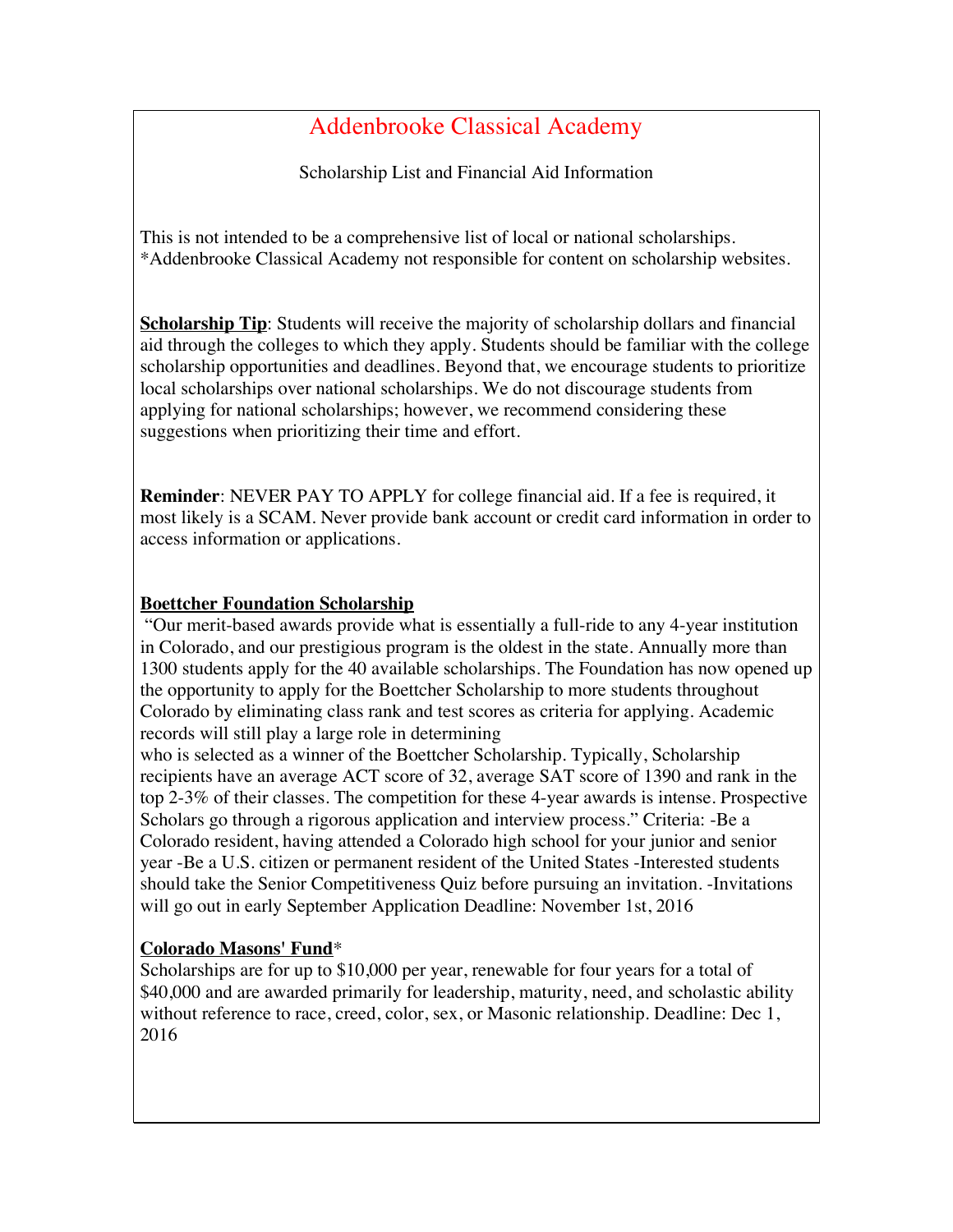## **Coca-Cola Scholarships:**

For college-bound high school students. Over 1,400 students are supported every year, for a total of \$3.5 million. The scholarship is \$25,000, and multiple awards are given each year. You need a minimum GPA of 3.00. (www.coca-colascholarsfoundation.org)

## **AFA Teens for Alzheimer's Awareness College Scholarship:**

For college-bound high school juniors and seniors. Applicants need to write an essay on Alzheimer, and one winner gets the grand prize of \$5,000, while there are awards for second and third place holders, too. The deadline for 2014 is February 15th. (www.afateens.org)

# **Best Buy Scholarship:**

For college-bound high school students with strong academic background and community service. 60 awards of \$1,000 to \$25,000 are available. (www.bestbuy.com)

# **Signet Classics Scholarship:**

For high school juniors and seniors writing an essay on one of the four topics determined by the committee every year. 5 scholarships of 1,000 each are available. (us.penguingroup.com)

## **Bank of America Scholarships:**

For junior or senior high school students who are able to participate in an 8-week paid internship program in Washington, DC. Number and amount of awards vary. (www.bankofamerica.com/foundation)

## **America's Junior Miss Scholarship Program:**

For college-bound high school girls. Several awards of varying amounts are available each year for female students participating in a number of contests. (www.ajm.org)

## **US Bank Internet Scholarships:**

For high school seniors applying to college or university. 30 scholarships of \$1,000 each are available. (www.usbank.com/studentbanking)

## **American Planning Association High School Essay**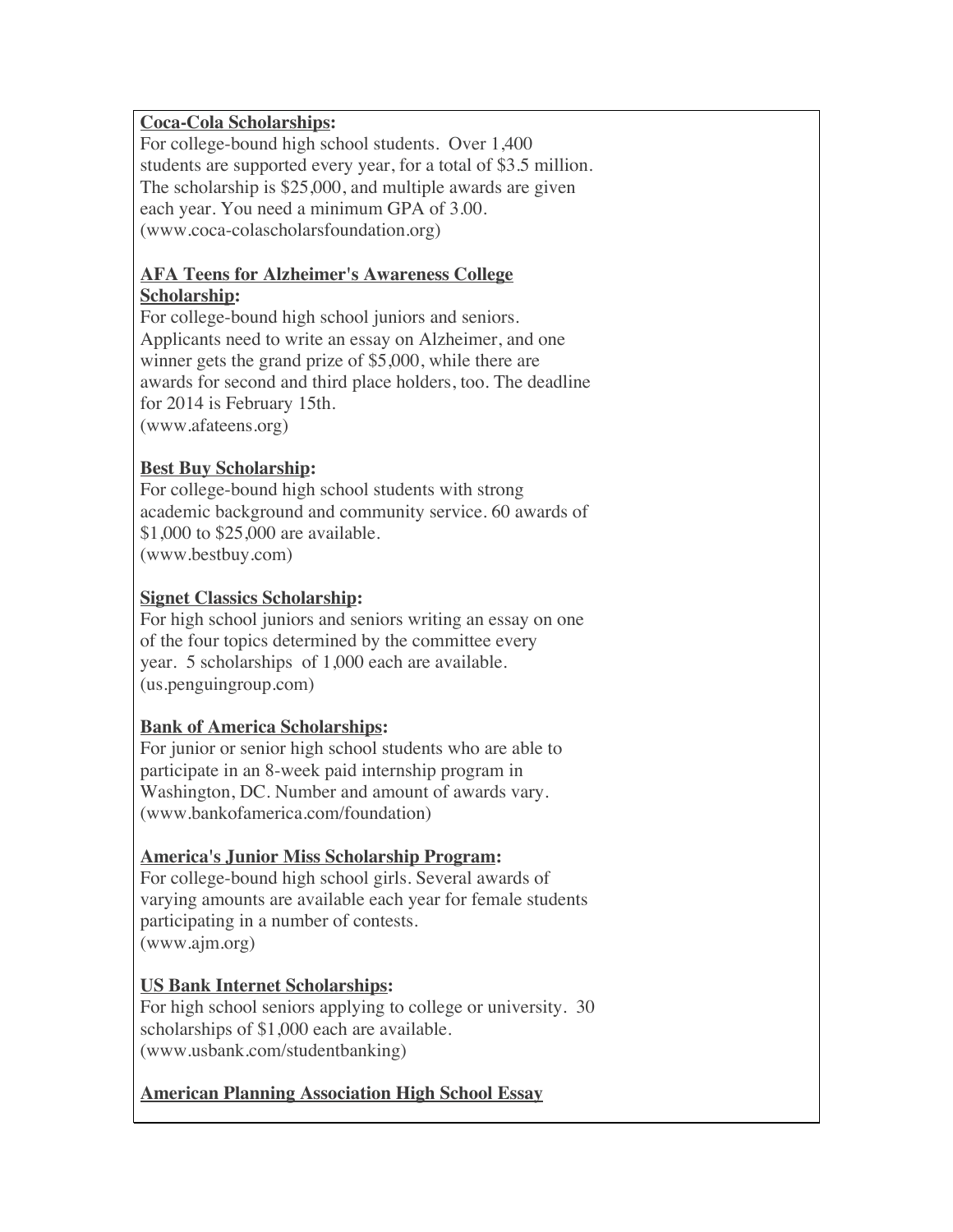## **Contest:**

For high school juniors and seniors writing an essay on certain topics. 11 scholarships of \$5,000 each are available. (www.planning.org/essay)

# **CBAI Annual Scholarships:**

For high school seniors statewide. Students are asked to write an essay. 13 scholarships of \$4,000 each are available. (www.cbai.com)

# **Youth Foundation Scholarship:**

For high school seniors planning to attend a 4-year college program. All fields of study are applicable. Several scholarships of \$2500 to \$4000 are available. (www.fdncenter.org/grantmaker/youthfdn)

# **Walt Disney Company Foundation Scholarship:**

For high school seniors planning to major in business administration or fine arts programs. 1 scholarship worth \$5000 is available.

(www.ja.org/programs/programs\_schol.shtml)

## **Junior Achievement Nelnet Scholarship:**

For high school seniors with a minimum GPA of 3.00 who demonstrate financial need. 10 awards of 1000 available. (www.studentcenter.ja.org)

## **Bruce Lee Scholarships:**

For graduating high school seniors who are planning to enroll in university. Several awards of \$5000 are available. (www.uspaacc.com/student/Bruce\_Lee\_Scholarship.htm)

## **College Matters Scholarship:**

For high school graduates or seniors who plan to enroll in college. Several scholarships ranging between \$1000 - \$5000 each are available. (No website; send applications/inquiries to "College Matters, PO Box 380287, Cambridge, MA 02238)

## **KFC Colonel's Scholars Scholarship:**

For high school seniors planning to attend college. Several scholarships of \$5000 each are available (www.kfcscholars.org)

## **Apple Scholarships:**

For college-bound high school seniors who are planning to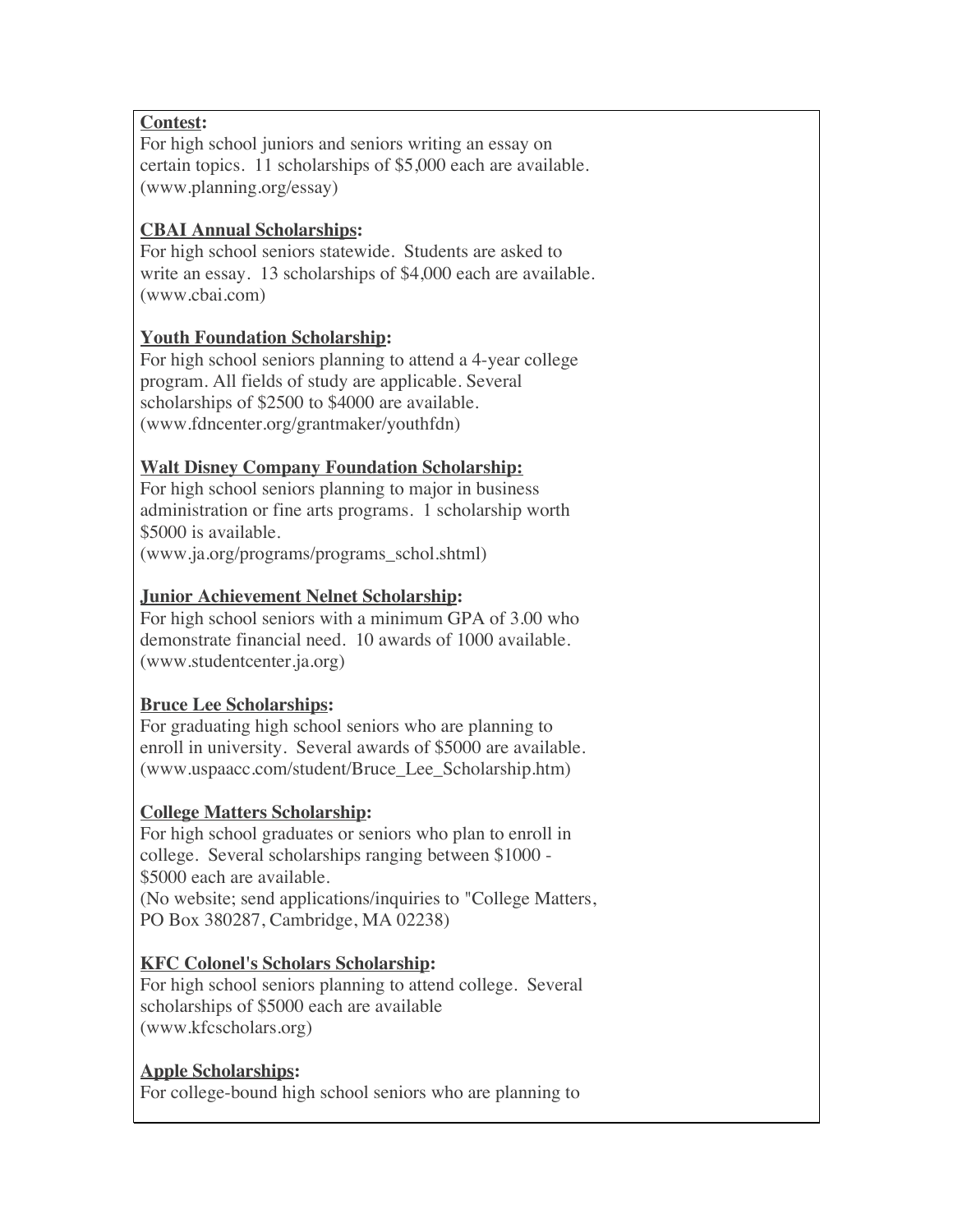attend a 2- or 4-year college or university. 10 winners are chosen, each receive a MacBook Pro, iPod Nano, and \$2000.

(www.apple.com/education/students/scholars)

## **The 7th Generation Community Service Scholarships:**

For high school seniors or graduates who are planning to enroll in a 4-year university or college. Several awards of up to \$20000 are available. (www.7thgeneration.org/Programs.asp)

## **McDonalds Scholarships:**

Awarded under the name Ronald McDonald House Charities (RMHC) Program, these scholarships are for high school seniors who live in areas where there is a participating rMHC chapter. There are four different types of scholarships, (i) RMHC scholars, for which all students, regardless of race or national origin, etc. are eligible, (ii) RMHC/Asia, applicants for which must have at least one parent of Asian or Pacific heritage, (ii) RMHC/African American Future Achievers, for which you need to have African American or Caribbean heritage, and finally (iv) RMHC/Hacer, which is given to students who have at least one parent of Hispanic heritage.

(www.rmhc.org/rmhc-us-scholarships for more info)

## **You can Make a Difference Senior Scholarships:**

For high school seniors are willing to make a difference in a technological subject, and will, to this aim, write a proposal on a project related to software development. The software should have some use for a charity. Several awards of up to \$5000 are available.

# **Al Neuharth Free Spirit Scholarship:**

For senior high school students who show free spirit and are interested in a career and education in journalism. Several scholarships of a minimum of \$1000 are available. (www.freedomforum.org/freespirit)

## **Sam Walton Community Scholarships:**

For senior high school students planning to attend an accredited US university or college approved by the Wal-Mart Foundation. Selection is based on financial need, academic merit, ACT/SAT scores, and extracurricular involvement. Several scholarships of \$1000 to \$25000 are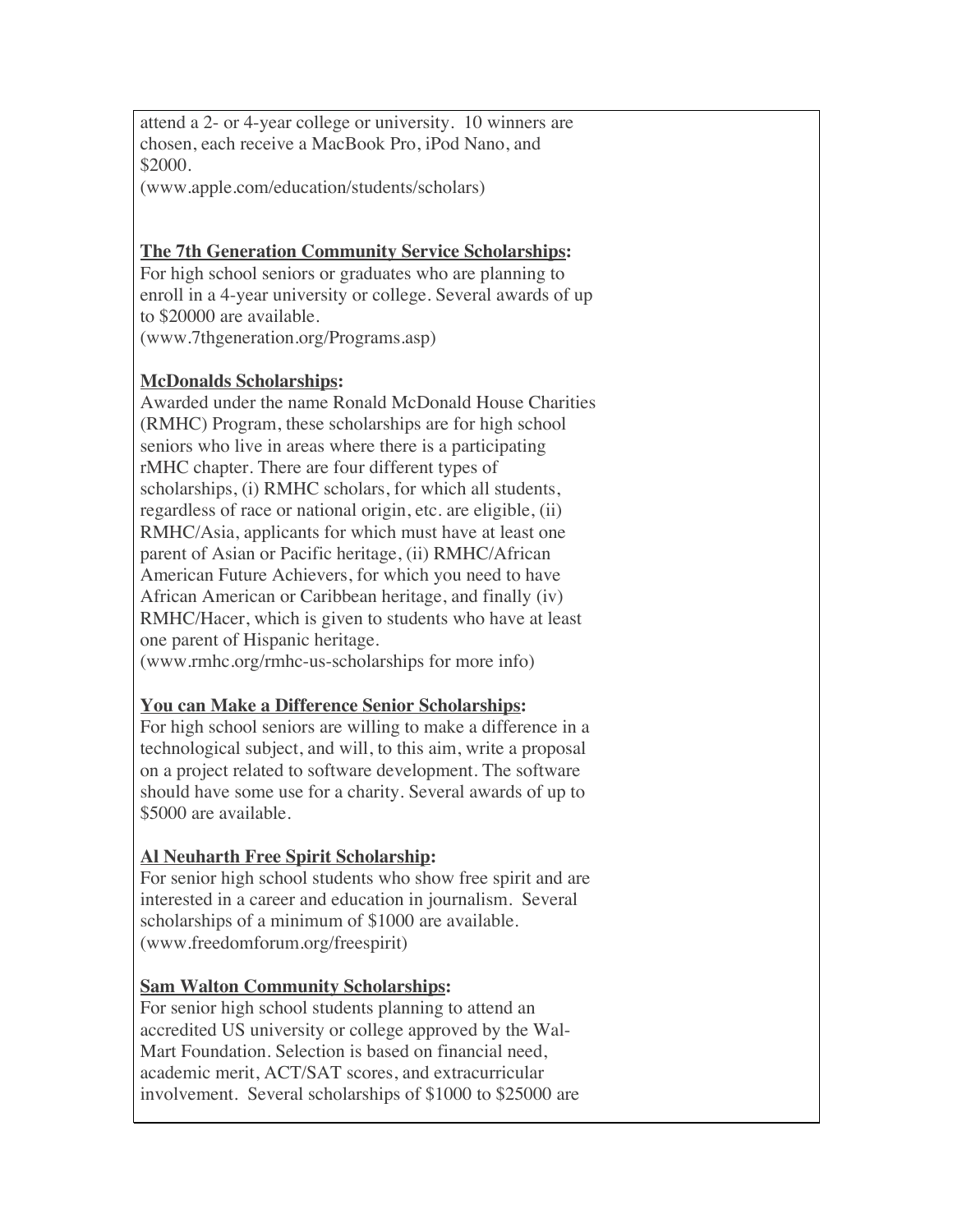available. (www.walmartstores.com/CommunityGiving/8732.aspx)

#### **Most Valuable Student Competition:**

For senior high school students who are US citizens. Selection is based on leadership, financial need and scholarship. 500 awards of \$1000 to \$15000 are available. (www.elks.org/enf/scholars/mvs.cfm)

## **Proton Energy System Scholarships for High School Seniors:**

Recently launched by Proton Energy Systems, and aimed at high school seniors across the United States. Four-year undergraduate scholarships available up to \$100,000 each. Applicants are evaluated based on academic performance, financial need, leadership, work ethics and community involvement. First applications were for the year 2010. (www.protonenergyscholarship.org)

#### NATIONAL SCHOLARSHIP DATABASES Be sure to

check your Naviance account for scholarship information. Go to the "Colleges" tab, and scroll down to the National Scholarship search. In addition, there are many free national scholarship database websites. Students and parents are encouraged to choose one scholarship database. This is not an exhaustive list of scholarship databases.

www.collegeincolorado.org www.studentscholarships.org www.fastweb.com www.cappex.com www.finaid.org

## FREE APPLICATION FOR FEDERAL STUDENT AID (FAFSA) The OFFICIAL websites for federal financial aid are:

www.fafsa.ed.gov and www.studentaid.ed.gov.

Free Application for Federal Student Aid (FAFSA): www.fafsa.ed.gov More about your FAFSA PIN: www.pin.ed.gov.

 All seniors, regardless of parent income level, are encouraged to apply. Many states and colleges use your FAFSA data to determine your eligibility for state and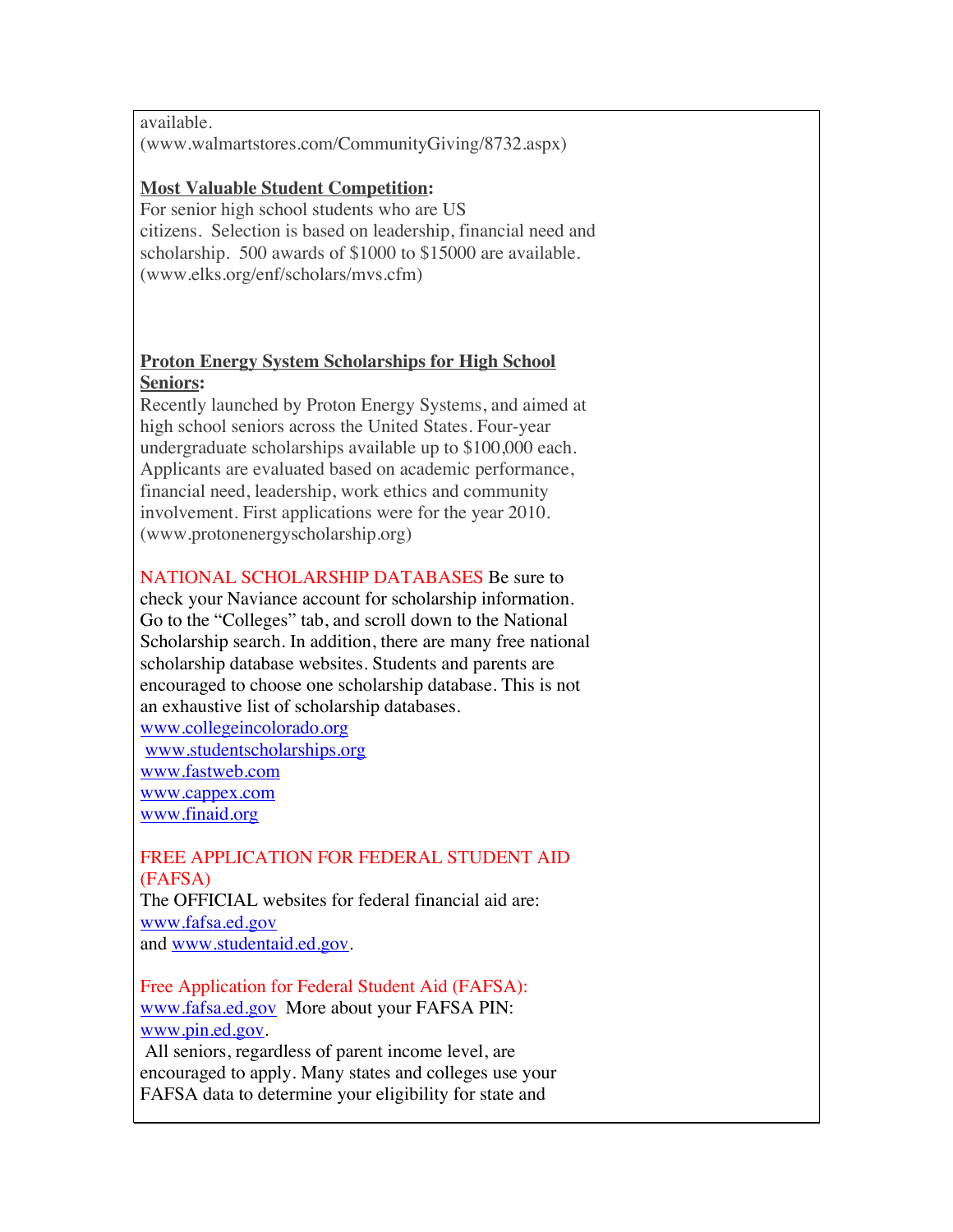school aid, and some private financial aid providers may use your FAFSA information to determine whether you qualify for their aid.

Western Undergraduate Exchange (WUE) Designed to help students better afford and pursue an education at a college out of state. If qualified, may enroll in a 2- or 4-year college and pay only 150% of in-state tuition as an out-of-state student. The states that participate are as follows: Alaska, Arizona, California, Colorado, Hawaii, Idaho, Montana, Nevada, New Mexico, North Dakota, Oregon, South Dakota, Utah, Washington, and Wyoming. For specific information on colleges that offer this program, go to: http://www.wiche.edu/sep/wue/

# Colorado College Opportunity Fund https://cof.college-assist.org

Q. What is the Fund?

A. The College Opportunity Fund provides state financial support to eligible undergraduate Colorado residents.

Q. What does it mean?

A. In the past, the state gave money directly to the colleges. Now, if you authorize use of the stipend for any given term, the college you are attending will receive the funding, and you will see it appear as a credit on your tuition bill.

Q. What if you don't apply?

A. Then, you'll actually pay your entire tuition bill. The state has put aside this money for you. IF YOU DON'T USE IT, YOU WILL PAY MORE TUITION THAN STUDENTS WHO TAKE ADVANTAGE OF THE STIPEND.

Q. Who is eligible?

A. Undergraduate students who are eligible for instate tuition, and who apply, are admitted, and enrolled at a state or participating private institution of higher education beginning in the 2005-2006 academic year.

Q. How much is the stipend?

A. The amount will be determined each year by the Colorado Legislature.

Current Stipend Amount: Public College, \$75 per credit hour and Private College, \$38 per credit hour. Students at private colleges must be Pell eligible.